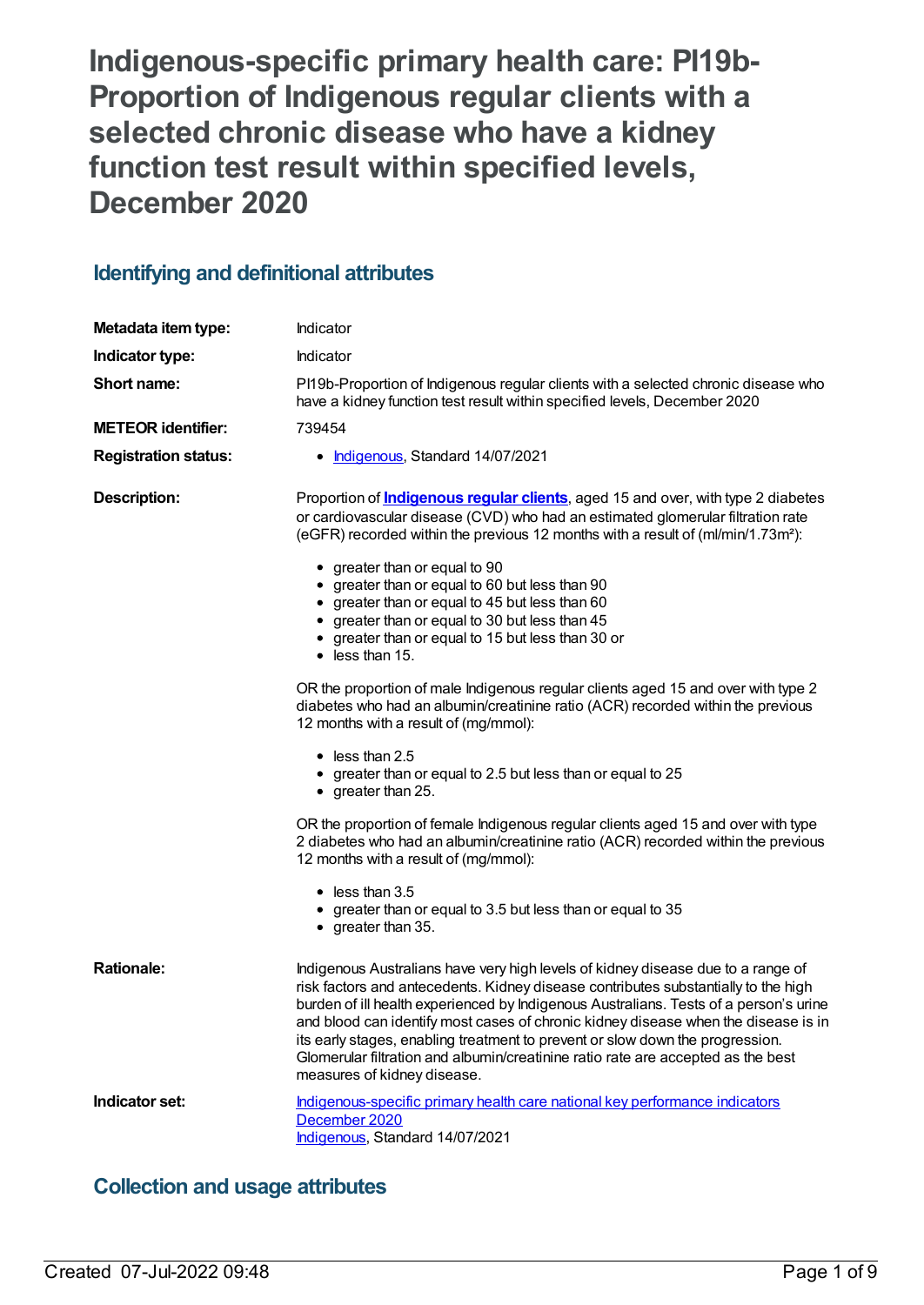| Population group age<br>from:   | 15 years and over.                                                                                                                                                                                                                                          |
|---------------------------------|-------------------------------------------------------------------------------------------------------------------------------------------------------------------------------------------------------------------------------------------------------------|
| <b>Computation description:</b> | Proportion of <b>Indigenous regular clients</b> , aged 15 and over with type 2 diabetes<br>or CVD who had an eGFR recorded within the previous 12 months with a result of<br>(ml/min/1.73m <sup>2</sup> ):                                                  |
|                                 | • greater than or equal to 90<br>greater than or equal to 60 but less than 90<br>greater than or equal to 45 but less than 60<br>greater than or equal to 30 but less than 45<br>greater than or equal to 15 but less than 30 or<br>$\bullet$ less than 15. |
|                                 | OR the proportion of male Indigenous regular clients aged 15 and over with type 2<br>diabetes who had an albumin/creatinine ratio (ACR) recorded within the previous<br>12 months with a result of (mg/mmol):                                               |
|                                 | $\bullet$ less than 2.5<br>greater than or equal to 2.5 but less than or equal to 25<br>$\bullet$ greater than 25.                                                                                                                                          |
|                                 | OR the proportion of female Indigenous regular clients aged 15 and over, with<br>type 2 diabetes and who had an albumin/creatinine ratio (ACR) recorded within the<br>previous 12 months with a result of (mg/mmol):                                        |
|                                 | $\bullet$ less than 3.5<br>greater than or equal to 3.5 but less than or equal to 35<br>greater than 35.                                                                                                                                                    |
|                                 | Presented as a percentage.                                                                                                                                                                                                                                  |
| <b>Computation:</b>             | (Numerator $\div$ Denominator) x 100                                                                                                                                                                                                                        |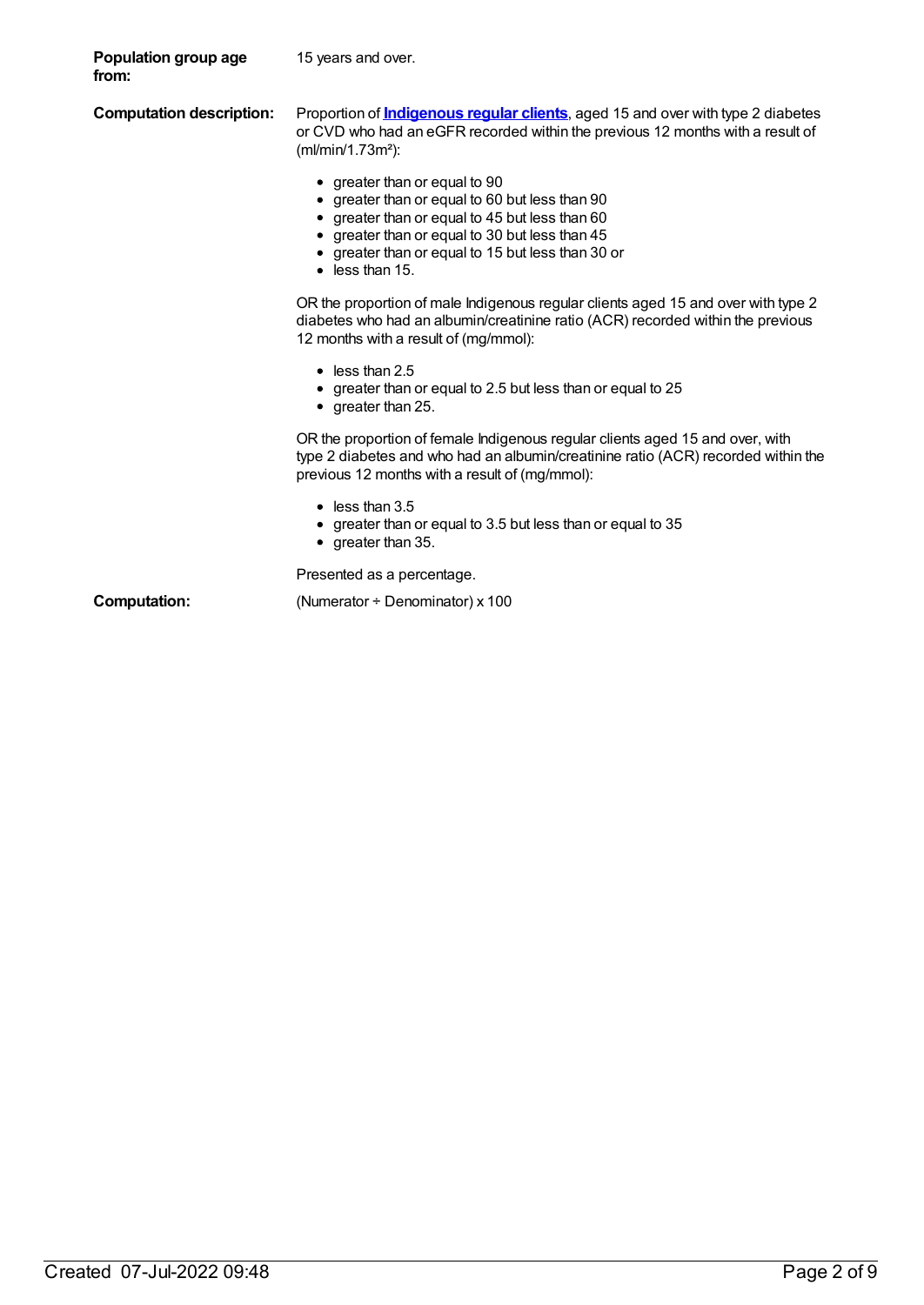**Numerator:** Calculation A: Number of Indigenous regular clients aged 15 and over with type 2 diabetes who had an eGFR recorded within the previous 12 months with a result of greater than or equal to 90.

> Calculation B: Number of Indigenous regular clients aged 15 and over with type 2 diabetes who had an eGFR recorded within the previous 12 months with a result of greater than or equal to 60 but less than 90.

> Calculation C: Number of Indigenous regular clients aged 15 and over with type 2 diabetes who had an eGFR recorded within the previous 12 months with a result of greater than or equal to 45 but less than 60.

> Calculation D: Number of Indigenous regular clients aged 15 and over with type 2 diabetes who had an eGFR recorded within the previous 12 months with a result of greater than or equal to 30 but less than 45.

> Calculation E: Number of Indigenous regular clients aged 15 and over with type 2 diabetes who had an eGFR recorded within the previous 12 months with a result of greater than or equal to 15 but less than 30.

Calculation F: Number of Indigenous regular clients aged 15 and over with type 2 diabetes who had an eGFR recorded within the previous 12 months with a result of less than 15.

CalculationG: Number of Indigenous regular clients aged 15 and over with CVD who had an eGFR recorded within the previous 12 months with a result of greater than or equal to 90.

Calculation H: Number of Indigenous regular clients aged 15 and over with CVD who had an eGFR recorded within the previous 12 months with a result of greater than or equal to 60 but less than 90.

Calculation I: Number of Indigenous regular clients aged 15 and over with CVD who had an eGFR recorded within the previous 12 months with a result of greater than or equal to 45 but less than 60.

Calculation J: Number of Indigenous regular clients aged 15 and over with CVD who had an eGFR recorded within the previous 12 months with a result of greater than or equal to 30 but less than 45.

Calculation K: Number of Indigenous regular clients aged 15 and over with CVD who had an eGFR recorded within the previous 12 months with a result of greater than or equal to 15 but less than 30.

Calculation L: Number of Indigenous regular clients aged 15 and over with CVD who had an eGFR recorded within the previous 12 months with a result of less than 15.

Calculation M: Number of male Indigenous regular clients aged 15 and over with type 2 diabetes who had an ACR recorded within the previous 12 months with a result of less than 2.5.

Calculation N: Number of male Indigenous regular clients aged 15 and over with type 2 diabetes who had an ACR recorded within the previous 12 months with a result of greater than or equal to 2.5 but less than or equal to 25.

CalculationO: Number of male Indigenous regular clients aged 15 and over with type 2 diabetes who had an ACR recorded within the previous 12 months with a result of greater than 25.

Calculation P: Number of female Indigenous regular clients aged 15 and over with type 2 diabetes who had an ACR recorded within the previous 12 months with a result of less than 3.5.

CalculationQ: Number of female Indigenous regular clients aged 15 and over with type 2 diabetes who had an ACR recorded within the previous 12 months with a result of greater than or equal to 3.5 but less than or equal to 35.

Calculation R: Number of female Indigenous regular clients aged 15 and over with type 2 diabetes who had an ACR recorded within the previous 12 months with a result of greater than 35.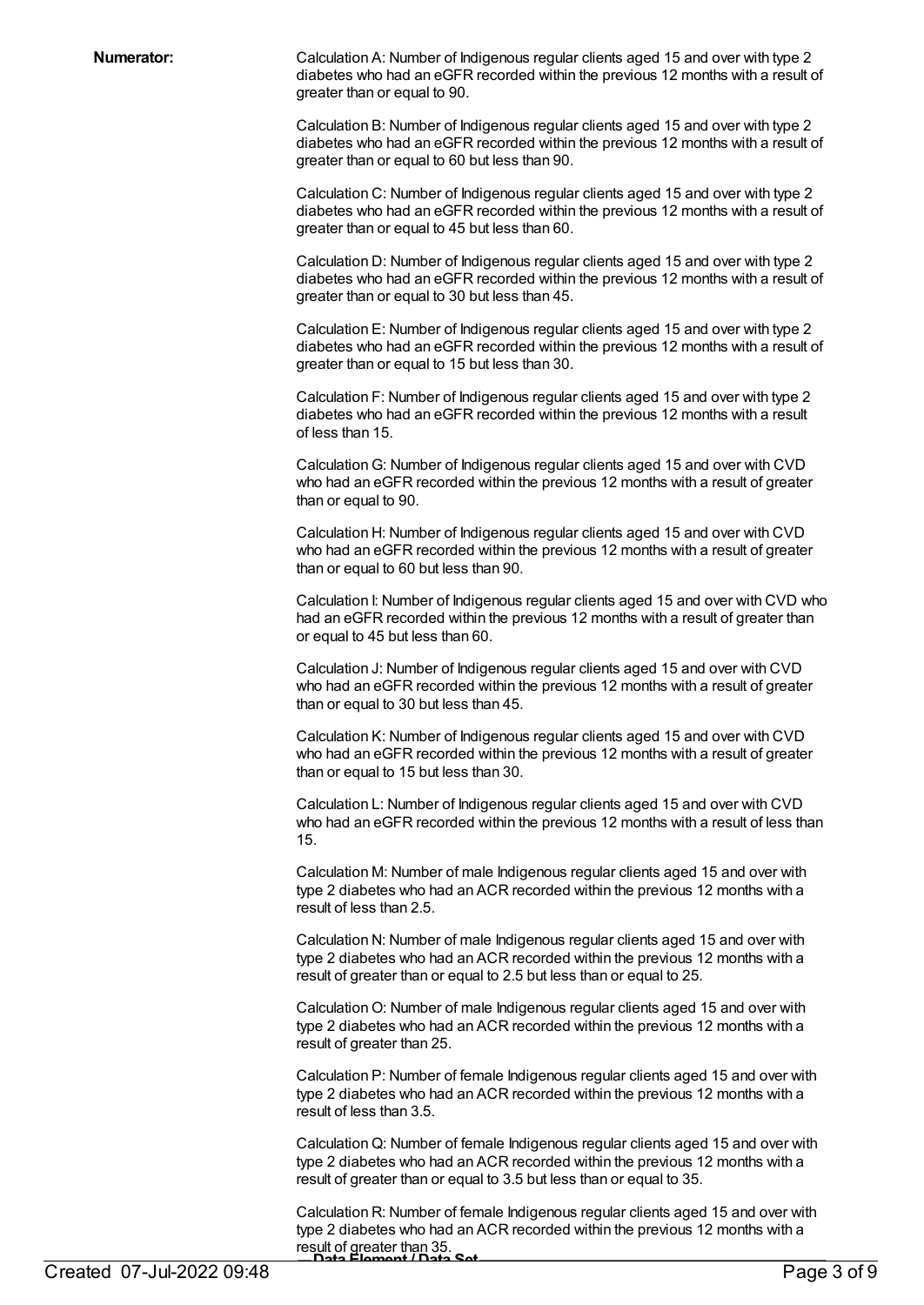[Person—diabetes](https://meteor.aihw.gov.au/content/270194) mellitus status, code NN

#### **Data Source**

[Indigenous-specific](https://meteor.aihw.gov.au/content/737914) primary health care national Key Performance Indicators (nKPI) data collection

## **NMDS / DSS**

[Indigenous-specific](https://meteor.aihw.gov.au/content/738532) primary health care NBEDS December 2020

#### **Guide for use**

Type 2 diabetes only.

# **Data Element / Data Set**

# [Person—age,](https://meteor.aihw.gov.au/content/303794) total years N[NN]

# **Data Source**

[Indigenous-specific](https://meteor.aihw.gov.au/content/737914) primary health care national Key Performance Indicators (nKPI) data collection

# **NMDS / DSS**

[Indigenous-specific](https://meteor.aihw.gov.au/content/738532) primary health care NBEDS December 2020

**Guide for use**

Aged 15 and over only.

# **Data Element / Data Set**

[Person—cardiovascular](https://meteor.aihw.gov.au/content/465948) disease recorded indicator, yes/no code N

# **Data Source**

[Indigenous-specific](https://meteor.aihw.gov.au/content/737914) primary health care national Key Performance Indicators (nKPI) data collection

# **NMDS / DSS**

[Indigenous-specific](https://meteor.aihw.gov.au/content/738532) primary health care NBEDS December 2020

# **Data Element / Data Set**

[Person—estimated](https://meteor.aihw.gov.au/content/503010) glomerular filtration rate (eGFR) result, code N[A]

# **Data Source**

[Indigenous-specific](https://meteor.aihw.gov.au/content/737914) primary health care national Key Performance Indicators (nKPI) data collection

# **NMDS / DSS**

[Indigenous-specific](https://meteor.aihw.gov.au/content/738532) primary health care NBEDS December 2020

# **Guide for use**

For the purposes of this indicator, categories 1 (eGFR greater than or equal to 90) and 2 (eGFR greater than or equal to 60 but less than 90) of this data element are often combined into a single category for analysis, i.e. eGFR greater than or equal to 60.

# **Data Element / Data Set**

Person-Indigenous status, code N

**Data Source**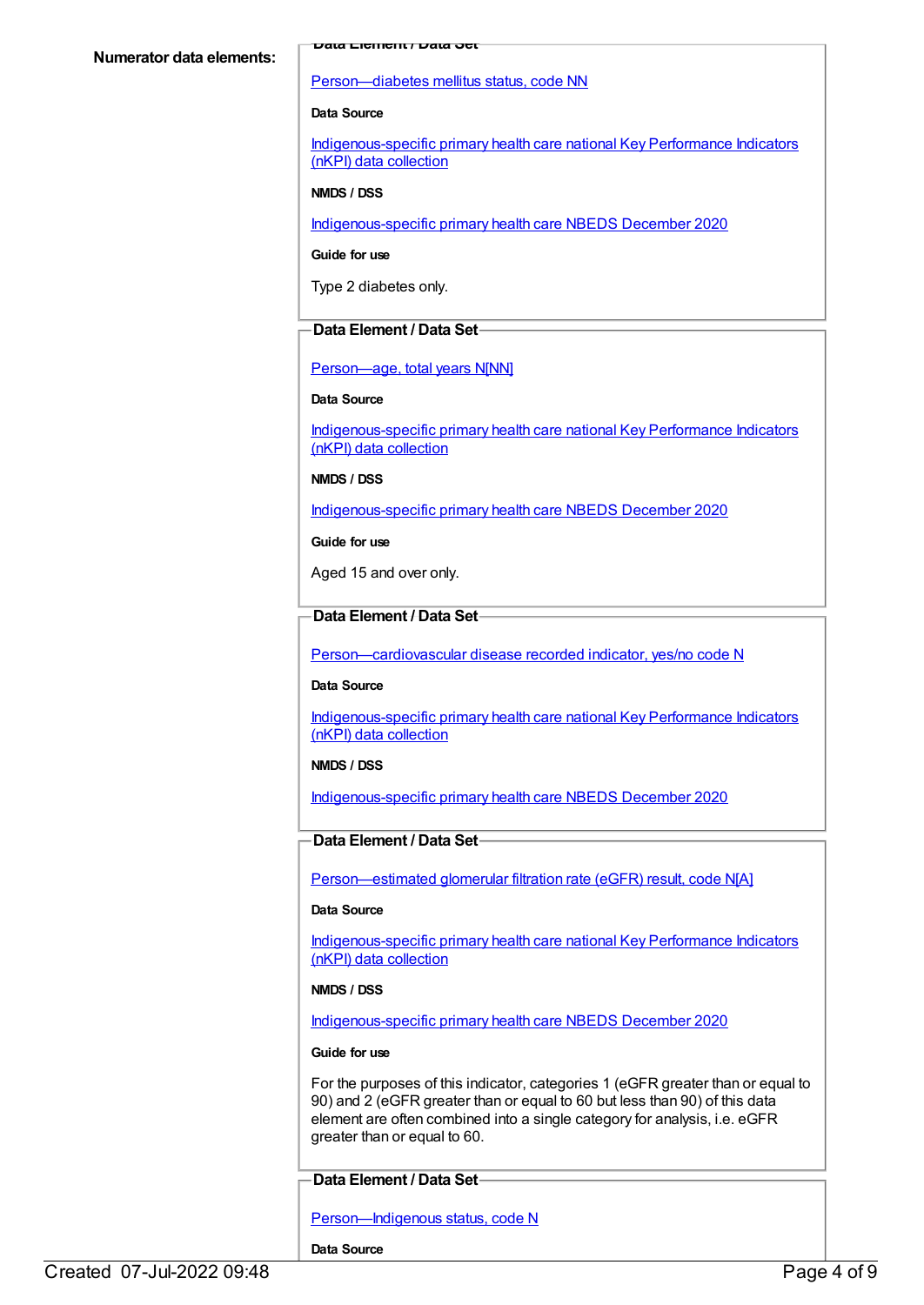[Indigenous-specific](https://meteor.aihw.gov.au/content/737914) primary health care national Key Performance Indicators (nKPI) data collection

#### **NMDS / DSS**

[Indigenous-specific](https://meteor.aihw.gov.au/content/738532) primary health care NBEDS December 2020

**Guide for use**

Indigenous only.

### **Data Element / Data Set**

#### [Person—sex,](https://meteor.aihw.gov.au/content/635126) code X

**Data Source**

[Indigenous-specific](https://meteor.aihw.gov.au/content/737914) primary health care national Key Performance Indicators (nKPI) data collection

**NMDS / DSS**

[Indigenous-specific](https://meteor.aihw.gov.au/content/738532) primary health care NBEDS December 2020

# **Data Element / Data Set**

[Person—regular](https://meteor.aihw.gov.au/content/686291) client indicator, yes/no code N

#### **Data Source**

[Indigenous-specific](https://meteor.aihw.gov.au/content/737914) primary health care national Key Performance Indicators (nKPI) data collection

#### **NMDS / DSS**

[Indigenous-specific](https://meteor.aihw.gov.au/content/738532) primary health care NBEDS December 2020

#### **Guide for use**

Regular clients only.

# **Data Element / Data Set**

[Person—albumin/creatinine](https://meteor.aihw.gov.au/content/699033) ratio (ACR) result, code N

#### **Data Source**

[Indigenous-specific](https://meteor.aihw.gov.au/content/737914) primary health care national Key Performance Indicators (nKPI) data collection

#### **NMDS / DSS**

[Indigenous-specific](https://meteor.aihw.gov.au/content/738532) primary health care NBEDS December 2020

**Denominator:** Calculation A, B, C, D, E and F: Total number of Indigenous regular clients aged 15 and over with type 2 diabetes who had an eGFR result recorded within the previous 12 months.

> CalculationG, H, I, J, K and L: Total number of Indigenous regular clients aged 15 and over with CVD who had an eGFR result recorded within the previous 12 months.

Calculation M, N and O: Total number of male Indigenous regular clients aged 15 and over with type 2 diabetes who had an ACR recorded within the previous 12 months.

Calculation P, Q and R: Total number of female Indigenous regular clients aged 15 and over with type 2 diabetes who had an ACR recorded within the previous 12 months.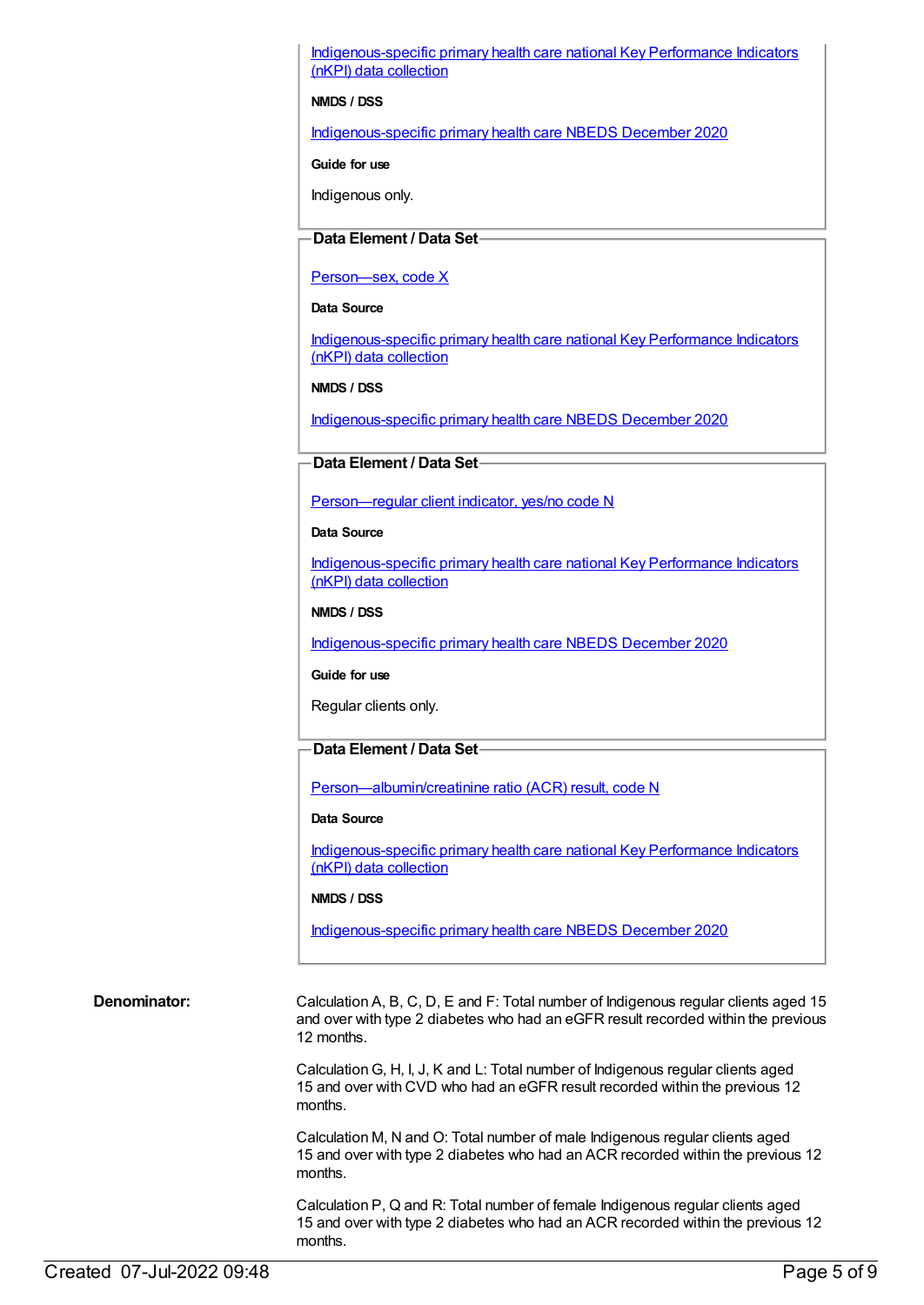# **Denominator data elements:**

# **Data Element / Data Set**

[Person—diabetes](https://meteor.aihw.gov.au/content/270194) mellitus status, code NN

#### **Data Source**

[Indigenous-specific](https://meteor.aihw.gov.au/content/737914) primary health care national Key Performance Indicators (nKPI) data collection

#### **NMDS / DSS**

[Indigenous-specific](https://meteor.aihw.gov.au/content/738532) primary health care NBEDS December 2020

# **Guide for use**

Type 2 diabetes only.

# **Data Element / Data Set**

# Person-age, total years N[NN]

#### **Data Source**

[Indigenous-specific](https://meteor.aihw.gov.au/content/737914) primary health care national Key Performance Indicators (nKPI) data collection

**NMDS / DSS**

[Indigenous-specific](https://meteor.aihw.gov.au/content/738532) primary health care NBEDS December 2020

**Guide for use**

Aged 15 and over only.

# **Data Element / Data Set**

[Person—estimated](https://meteor.aihw.gov.au/content/464961) glomerular filtration rate (eGFR) recorded indicator, yes/no code N

# **Data Source**

[Indigenous-specific](https://meteor.aihw.gov.au/content/737914) primary health care national Key Performance Indicators (nKPI) data collection

# **NMDS / DSS**

[Indigenous-specific](https://meteor.aihw.gov.au/content/738532) primary health care NBEDS December 2020

# **Data Element / Data Set**

[Person—cardiovascular](https://meteor.aihw.gov.au/content/465948) disease recorded indicator, yes/no code N

# **Data Source**

[Indigenous-specific](https://meteor.aihw.gov.au/content/737914) primary health care national Key Performance Indicators (nKPI) data collection

# **NMDS / DSS**

[Indigenous-specific](https://meteor.aihw.gov.au/content/738532) primary health care NBEDS December 2020

# **Data Element / Data Set**

[Person—Indigenous](https://meteor.aihw.gov.au/content/602543) status, code N

#### **Data Source**

[Indigenous-specific](https://meteor.aihw.gov.au/content/737914) primary health care national Key Performance Indicators (nKPI) data collection

# **NMDS / DSS**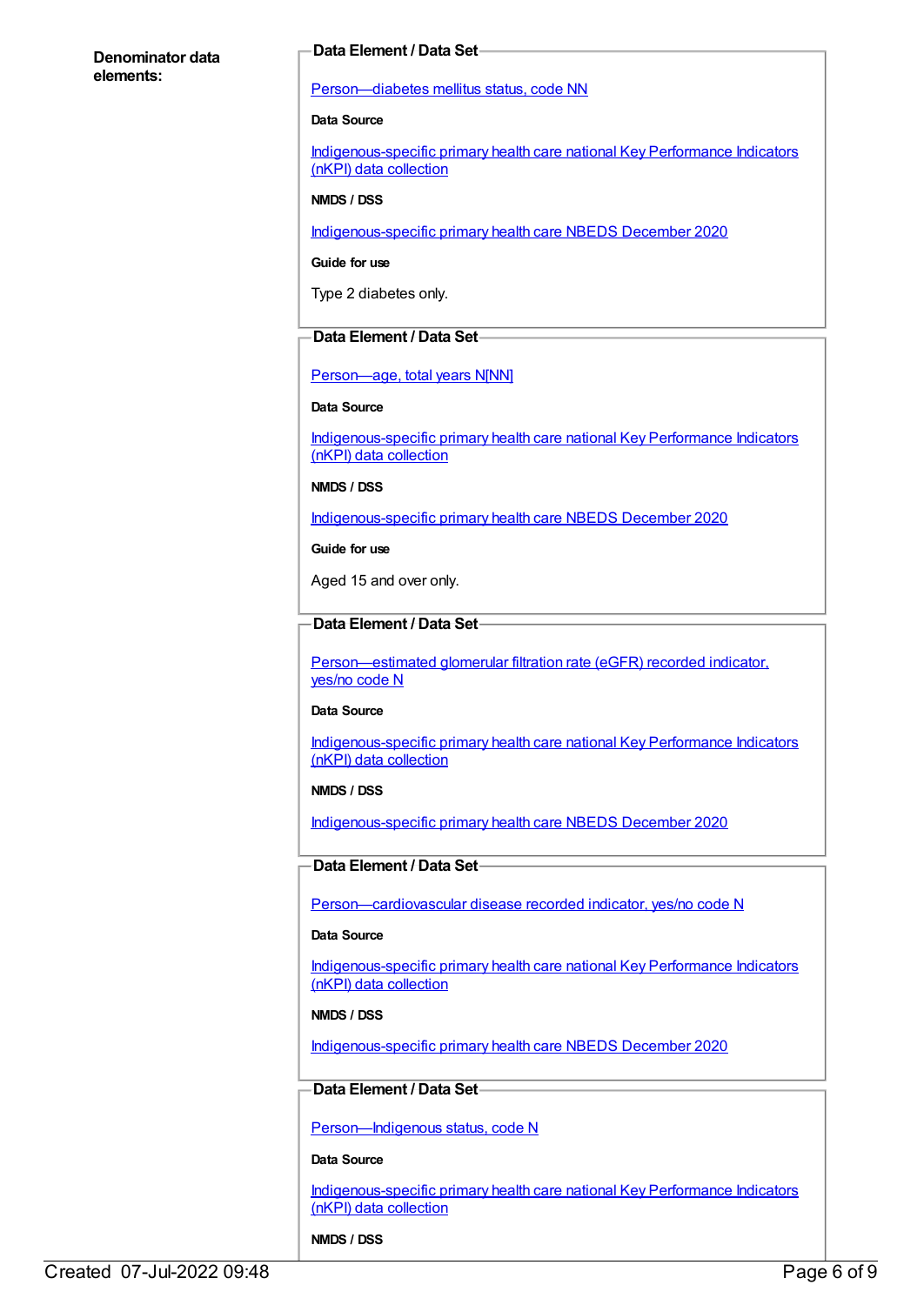# [Indigenous-specific](https://meteor.aihw.gov.au/content/738532) primary health care NBEDS December 2020

**Guide for use**

Indigenous only.

# **Data Element / Data Set**

[Person—sex,](https://meteor.aihw.gov.au/content/635126) code X

**Data Source**

[Indigenous-specific](https://meteor.aihw.gov.au/content/737914) primary health care national Key Performance Indicators (nKPI) data collection

**NMDS / DSS**

[Indigenous-specific](https://meteor.aihw.gov.au/content/738532) primary health care NBEDS December 2020

# **Data Element / Data Set**

[Person—regular](https://meteor.aihw.gov.au/content/686291) client indicator, yes/no code N

#### **Data Source**

[Indigenous-specific](https://meteor.aihw.gov.au/content/737914) primary health care national Key Performance Indicators (nKPI) data collection

#### **NMDS / DSS**

[Indigenous-specific](https://meteor.aihw.gov.au/content/738532) primary health care NBEDS December 2020

**Guide for use**

Regular clients only.

# **Data Element / Data Set**

[Person—albumin/creatinine](https://meteor.aihw.gov.au/content/699033) ratio (ACR) result, code N

#### **Data Source**

[Indigenous-specific](https://meteor.aihw.gov.au/content/737914) primary health care national Key Performance Indicators (nKPI) data collection

# **NMDS / DSS**

[Indigenous-specific](https://meteor.aihw.gov.au/content/738532) primary health care NBEDS December 2020

# **Disaggregation:** 1. Sex:

- a) Male
- b) Female.
- 2. Age group:
- a) 15–24 years
- b) 25–34 years
- c) 35–44 years
- d) 45–54 years e) 55–64 years
- f) 65 years and over.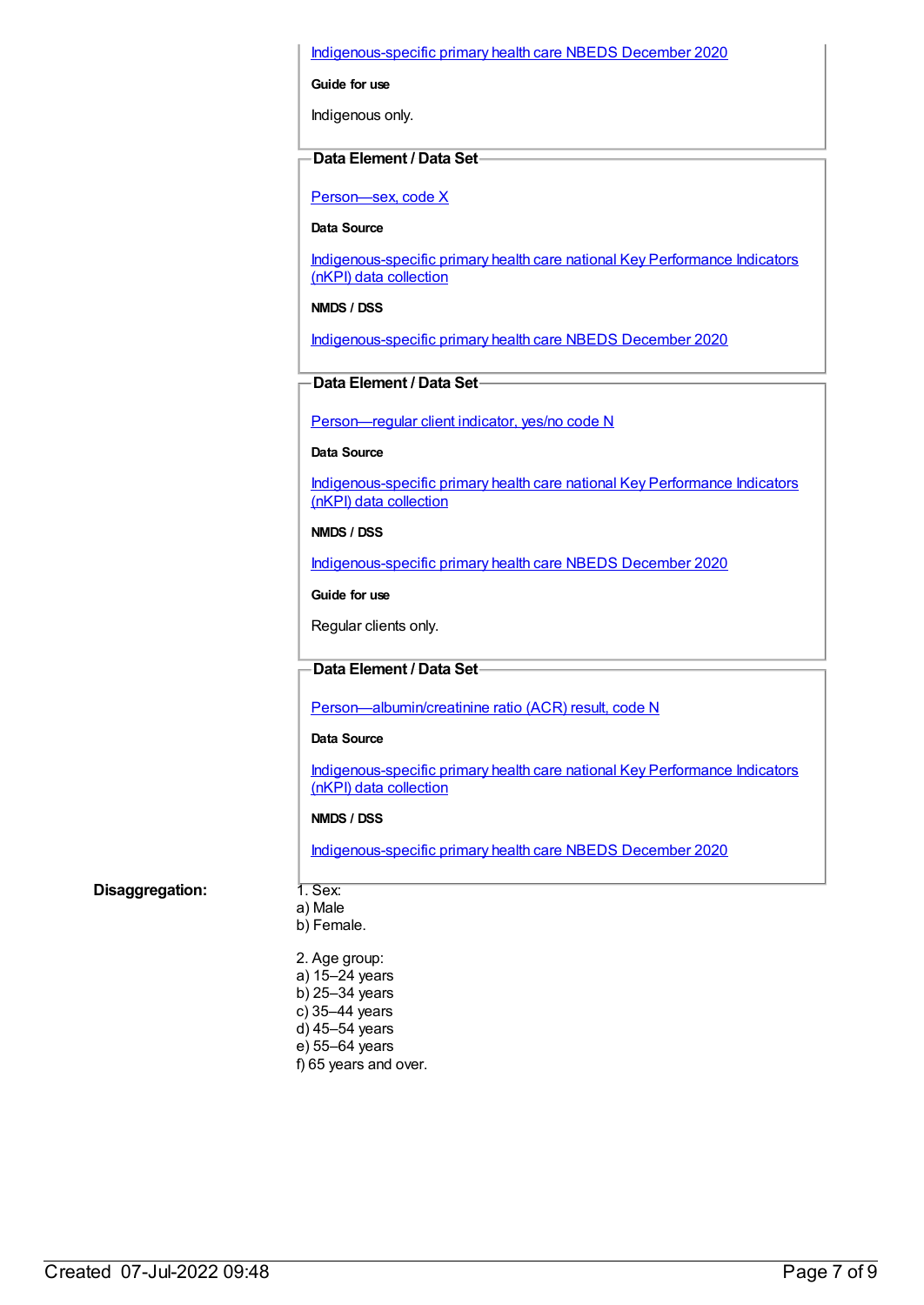| <b>Disaggregation data</b><br>elements: | Data Element / Data Set-                                                                              |
|-----------------------------------------|-------------------------------------------------------------------------------------------------------|
|                                         | Person-age, total years N[NN]                                                                         |
|                                         | <b>Data Source</b>                                                                                    |
|                                         | Indigenous-specific primary health care national Key Performance Indicators<br>(nKPI) data collection |
|                                         | NMDS / DSS                                                                                            |
|                                         | Indigenous-specific primary health care NBEDS December 2020                                           |
|                                         | Guide for use                                                                                         |
|                                         | Aged 15 and over only.                                                                                |
|                                         | <b>Data Element / Data Set-</b>                                                                       |
|                                         |                                                                                                       |
|                                         | Person-sex, code X                                                                                    |
|                                         | <b>Data Source</b>                                                                                    |
|                                         | Indigenous-specific primary health care national Key Performance Indicators<br>(nKPI) data collection |
|                                         | NMDS / DSS                                                                                            |
|                                         | Indigenous-specific primary health care NBEDS December 2020                                           |
|                                         |                                                                                                       |

**Comments:** Census date for reporting is 31 December 2020.

# **Representational attributes**

| <b>Representation class:</b> | Percentage |
|------------------------------|------------|
| Data type:                   | Real       |
| Unit of measure:             | Person     |
| Format:                      | N[NN].N    |

# **Indicator conceptual framework**

**Framework and dimensions:** [Effective/Appropriate/Efficient](https://meteor.aihw.gov.au/content/410681)

# **Data source attributes**

**Data sources: Data Source**

[Indigenous-specific](https://meteor.aihw.gov.au/content/737914) primary health care national Key Performance Indicators (nKPI) data collection

- **Frequency**
- 6 monthly
- **Data custodian**

Australian Institute of Health and Welfare.

# **Source and reference attributes**